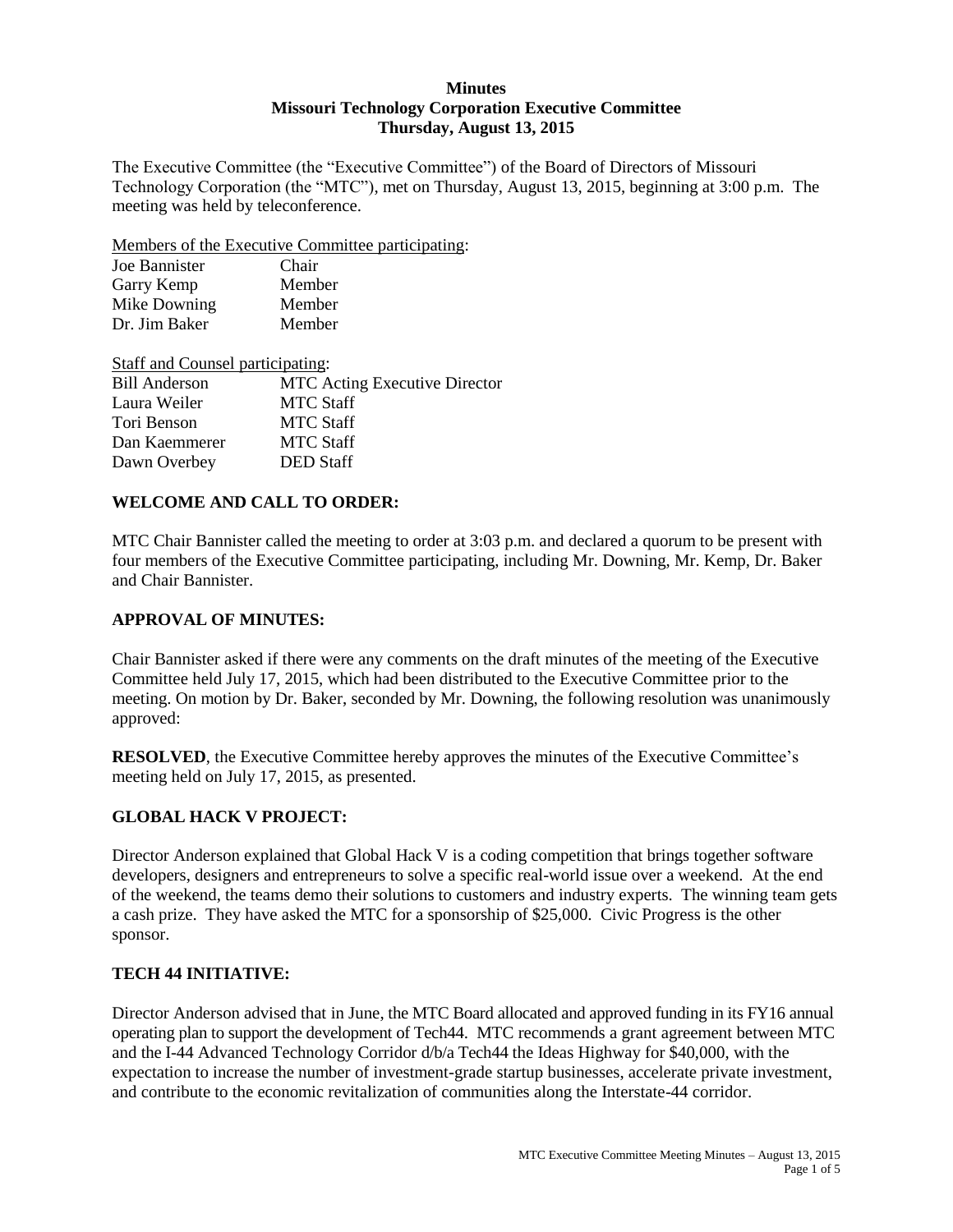On motion by Dr. Baker, seconded by Mr. Kemp, the following resolutions were unanimously approved by those non-recused members (Chair Bannister recused himself):

### **High-Tech Marketing Project-Global Hack V**

**RESOLVED**, the Executive Committee on behalf of the MTC Board hereby approves the sponsorship of the Global Hack V as a Title Sponsor in the amount of \$25,000 pursuant to the FY2016 MTC Operating Plan; and

**FURTHER RESOLVED**, the Executive Committee on behalf of the MTC Board hereby authorizes the MTC Acting Executive Director on behalf of the MTC to negotiate, amend, approve, and execute any and all agreements, documents or instruments and to take such other actions as may be required or desirable in connection with, or in furtherance of the above sponsorship.

### **High-Tech Marketing Project-Tech 44 Initiative**

**RESOLVED**, the Executive Committee on behalf of the MTC Board hereby approves the grant agreement by and between the MTC and the I-44 Advanced Technology Corridor d/b/a Tech44 in the amount of \$40,000, pursuant to the FY2016 MTC Operating Plan, in substantially the form presented; and

**FURTHER RESOLVED**, the Executive Committee on behalf of the MTC Board hereby authorizes the MTC Acting Executive Director to execute and deliver on behalf of the MTC all documents relating to such grant on behalf of the MTC; and

**FURTHER RESOLVED**, the Executive Committee on behalf of the MTC Board hereby authorizes the MTC Acting Executive Director on behalf of the MTC to negotiate, amend, and approve any and all agreements, documents or instruments and to take such other actions as may be required or desirable in connection with, or in furtherance of the above grant.

### **FY16 INNOVATION CENTER ALLOCATIONS:**

Director Anderson stated that because there were no Governor's withholds this year, they can advise the Innovation Centers of their allocations based on their performance measures. Director Anderson discussed the summary of allocations, which had been distributed to the Executive Committee prior to the meeting.

On motion by Chair Bannister, seconded by Mr. Downing, the follow resolution was unanimously approved by those non-recused members (Dr. Baker recused himself):

### **Innovation Center Funding Allocations**

**RESOLVED**, the Executive Committee on behalf of the MTC Board hereby approves the FY2016 Innovation Center Allocations: as presented; and

**FURTHER RESOLVED**, the Executive Committee on behalf of the Board hereby delegates to the MTC Acting Executive Director full power and authority on behalf of the MTC to negotiate, amend, and approve any and all agreements, documents or instruments and to take such other actions as may be required or desirable in connection with, or in furtherance of such awards; and

**FURTHER RESOLVED**, the Executive Committee on behalf of the Board hereby authorizes the MTC Acting Executive Director on behalf of the MTC to execute and deliver all documents relating to such awards.

### **CLOSED SESSION:**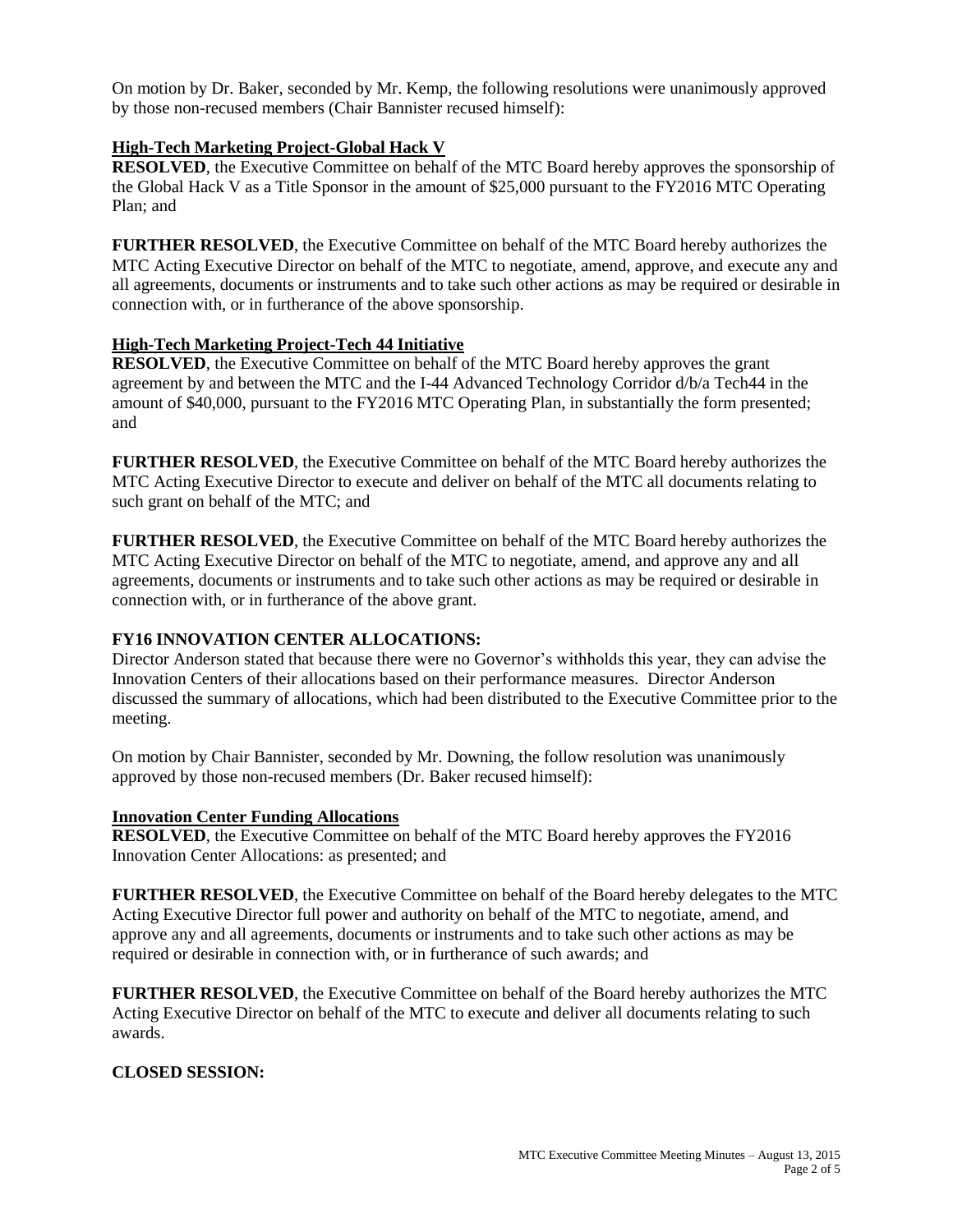On motion by Dr. Baker, seconded by Chair Bannister, the following resolution was approved by roll call vote as follows:

**RESOLVED**, the Executive Committee hereby approves entering into Closed Session at 3:17 p.m. pursuant to Sections 610.021 (1), (12), (14) and (15), RSMo, to review proposed transaction documents relating to IDEA Fund applications for financial assistance.

| <b>Chair Bannister</b> | aye |
|------------------------|-----|
| Dr. Baker              | aye |
| Mr. Kemp               | aye |
| Mr. Downing            | aye |

On motion by Dr. Baker, seconded by Mr. Downing, the following resolution was approved by roll call vote as follows:

**RESOLVED**, the Executive Committee approves reconvening from Closed Session at 3:25 p.m.

Dr. Baker aye Mr. Kemp aye Mr. Downing aye Chair Bannister had exited the call

Vice Chair Baker reported that the Executive Committee took no action in the Closed Session after a discussion confined to the matters stated above.

### **IDEA FUND TRANSACTION DOCUMENTS:**

On motion by Mr. Downing, seconded by Mr. Kemp, the following resolutions were unanimously approved:

#### **Benson Hill Biosystems**

**RESOLVED**, the Executive Committee on behalf of the MTC Board hereby approves the transaction documents for an investment by MTC in the amount of \$1,000,000 to purchase Series A Preferred stock pursuant to Venture Capital Co-Investment Application 2014-13-002 (Benson Hills Biosystems) in substantially the form presented; and

**FURTHER RESOLVED**, the Executive Committee on behalf of the MTC Board hereby approves the conversion of the principal and accrued interest of the convertible debt financing previously provided to Benson Hill Biosystems into Series A Preferred Stock in Benson Hill Biosystems, including the related forms of agreements and instruments as presented; and

**FURTHER RESOLVED**, the Executive Committee on behalf of the MTC Board hereby authorizes the MTC Acting Executive Director to execute and deliver on behalf of the MTC all documents relating to such investment on behalf of the MTC; and

**FURTHER RESOLVED**, the Executive Committee on behalf of the MTC Board hereby authorizes the MTC Acting Executive Director on behalf of the MTC to negotiate, amend, and approve any and all agreements, documents or instruments and to take such other actions as may be required or desirable in connection with, or in furtherance of such investment.

#### **PushUp Social**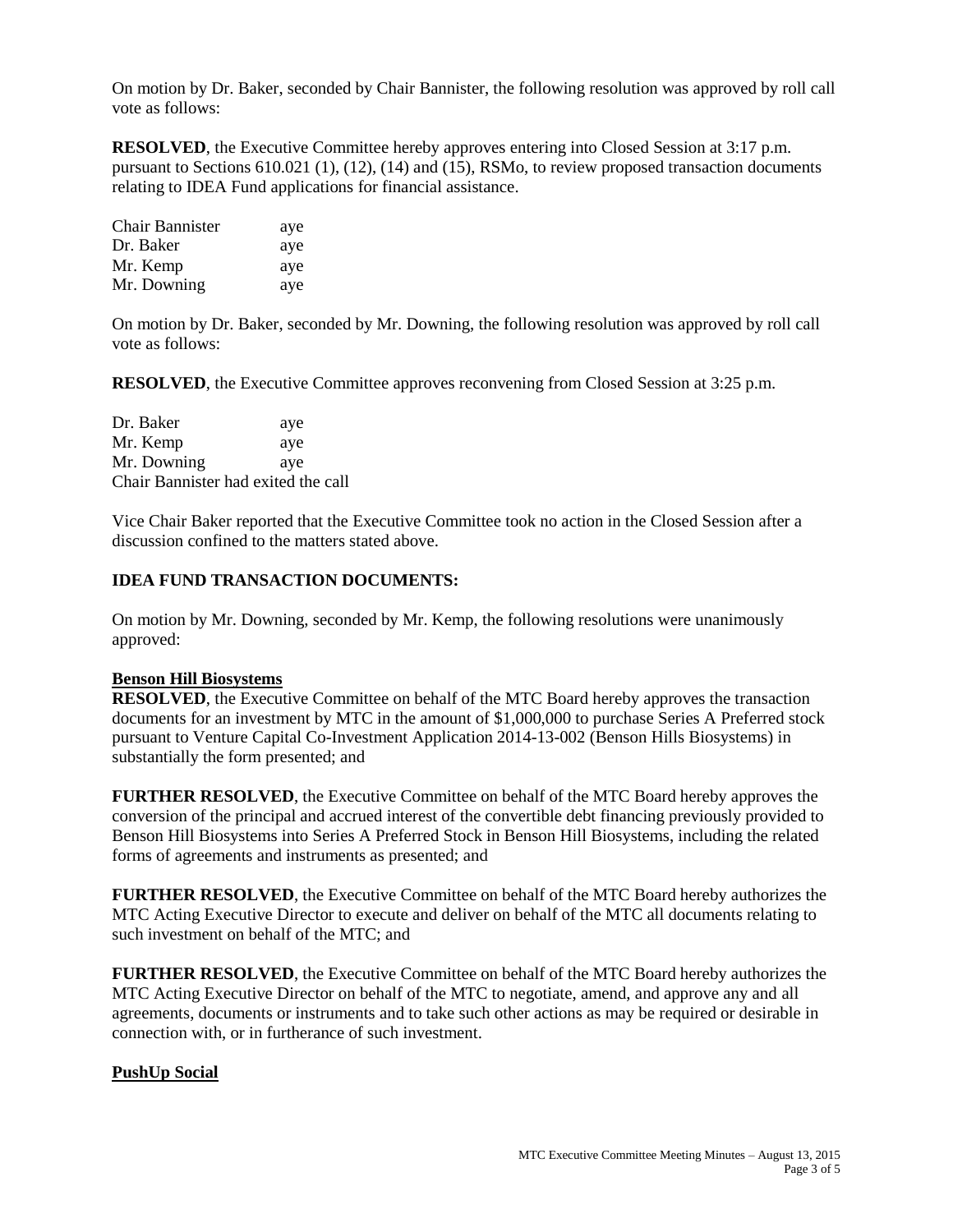**RESOLVED**, the Executive Committee on behalf of the MTC Board hereby approves the transaction documents for a convertible secured loan by MTC in an amount up to \$125,000 pursuant to Seed Capital Co-Investment Application 2014-13-001 (PushUp Social) in substantially the form presented;

**FURTHER RESOLVED**, the Executive Committee on behalf of the MTC Board hereby authorizes the MTC Acting Executive Director to execute and deliver on behalf of the MTC all documents relating to such loan on behalf of the MTC; and

**FURTHER RESOLVED**, the Executive Committee on behalf of the MTC Board hereby authorizes the MTC Acting Executive Director on behalf of the MTC to negotiate, amend, and approve any and all agreements, documents or instruments and to take such other actions as may be required or desirable in connection with, or in furtherance of such loan.

On motion by Mr. Kemp, seconded by Mr. Downing, the following resolutions were unanimously approved:

### **Recursive Labs**

**RESOLVED**, the Executive Committee on behalf of the MTC Board hereby approves the transaction documents for a convertible secured loan by MTC in an amount up to \$200,000 pursuant to Seed Capital Co-Investment Application 2015-15-005 (Recursive Labs) in substantially the form presented;

**FURTHER RESOLVED**, the Executive Committee on behalf of the MTC Board hereby authorizes the MTC Acting Executive Director to execute and deliver on behalf of the MTC all documents relating to such loan on behalf of the MTC; and

**FURTHER RESOLVED**, the Executive Committee on behalf of the MTC Board hereby authorizes the MTC Acting Executive Director on behalf of the MTC to negotiate, amend, and approve any and all agreements, documents or instruments and to take such other actions as may be required or desirable in connection with, or in furtherance of such loan.

## **SpaceSculpt, LLC**

**RESOLVED**, the Executive Committee on behalf of the MTC Board hereby approves the transaction documents for an investment by MTC in the amount of \$50,000 to purchase Class A-1 Units pursuant to TechLaunch Application 2015-14-003 (Space Sculpt, LLC) in substantially the form presented;

**FURTHER RESOLVED**, the Executive Committee on behalf of the MTC Board hereby authorizes the MTC Acting Executive Director to execute and deliver on behalf of the MTC all documents relating to such investment on behalf of the MTC; and

**FURTHER RESOLVED**, the Executive Committee on behalf of the MTC Board hereby authorizes the MTC Acting Executive Director on behalf of the MTC to negotiate, amend, and approve any and all agreements, documents or instruments and to take such other actions as may be required or desirable in connection with, or in furtherance of such investment.

### **GirlsAskGuys, LLC**

**RESOLVED**, the Executive Committee on behalf of the MTC Board hereby approves the transaction documents for an investment by MTC in the amount of \$375,000 to purchase Class B Units pursuant to Venture Capital Co-Investment Application 2015-14-008 (GirlsAskGuys, LLC) in substantially the form presented;

**FURTHER RESOLVED**, the Executive Committee on behalf of the MTC Board hereby authorizes the MTC Acting Executive Director to execute and deliver on behalf of the MTC all documents relating to such investment on behalf of the MTC; and